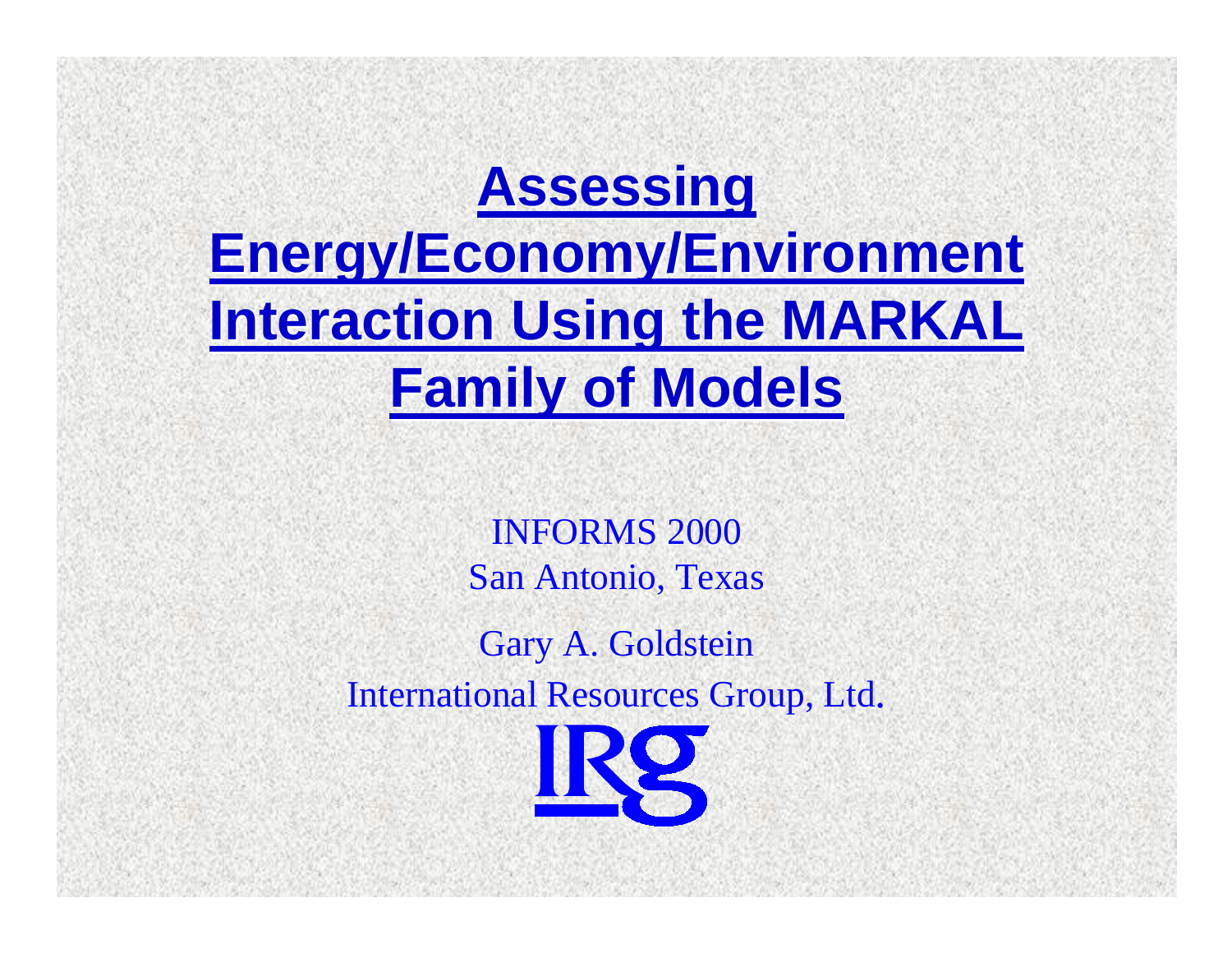## **Presentation Topics Presentation Topics**

- What is MARKAL-MACRO
- Areas of Application
- Case Studies: Global Climate Change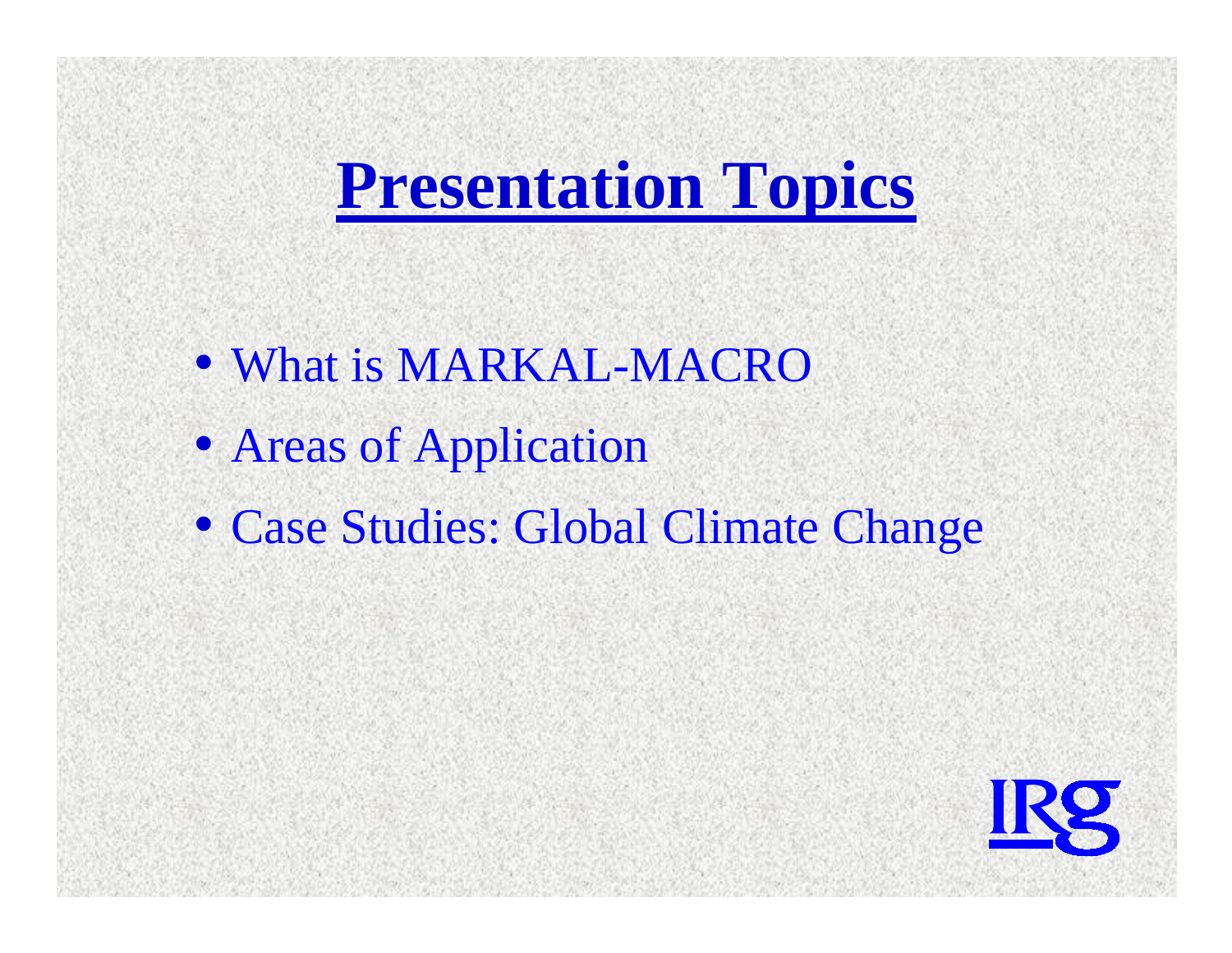## **What is MARKAL What is MARKAL**

- An integrated energy/economy/environment optimization modeling framework used to
	- assess the least-cost evolution of energy systems over a 20-50 year time horizon
	- identify key technologies for promoting environmentally responsible sustainable development
		- evaluate the implications of Global Climate Change (GCC) deliberations and policies
- A highly interactive database and modeling environment tailored for use by a wide range of individuals around the world
- A product of long-standing and ongoing international cooperation under the auspices of the International Energy Agency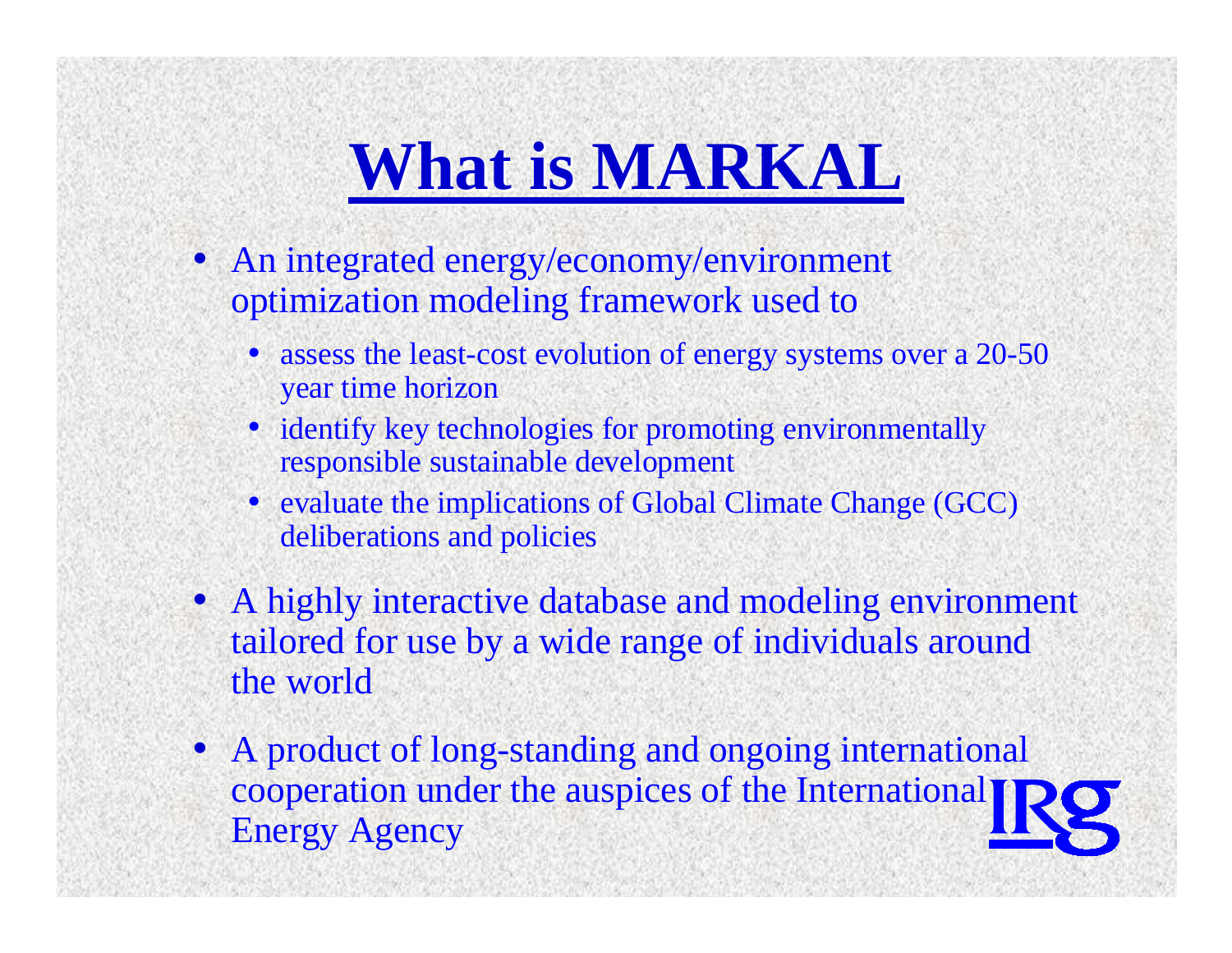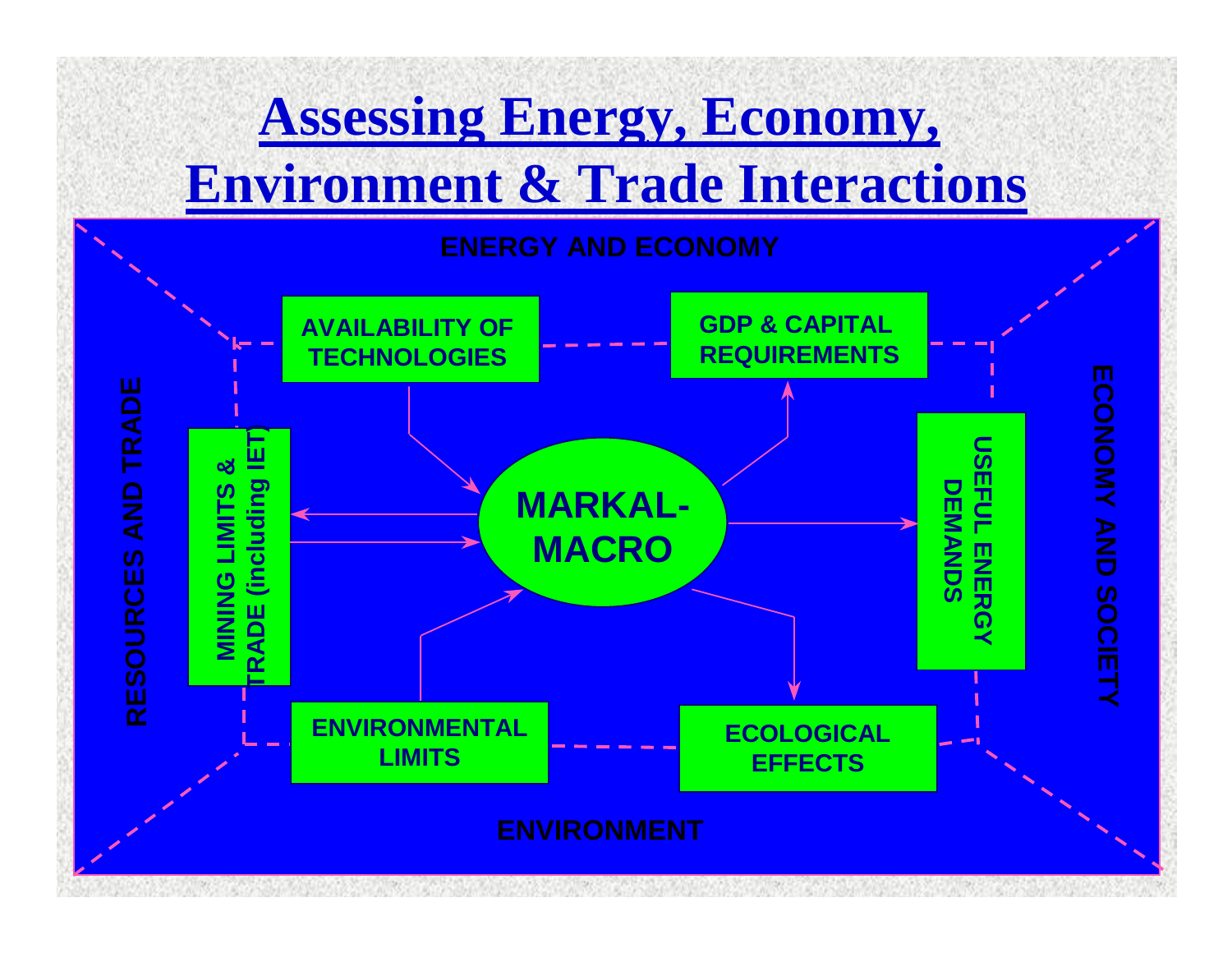# **Components of MARKAL**

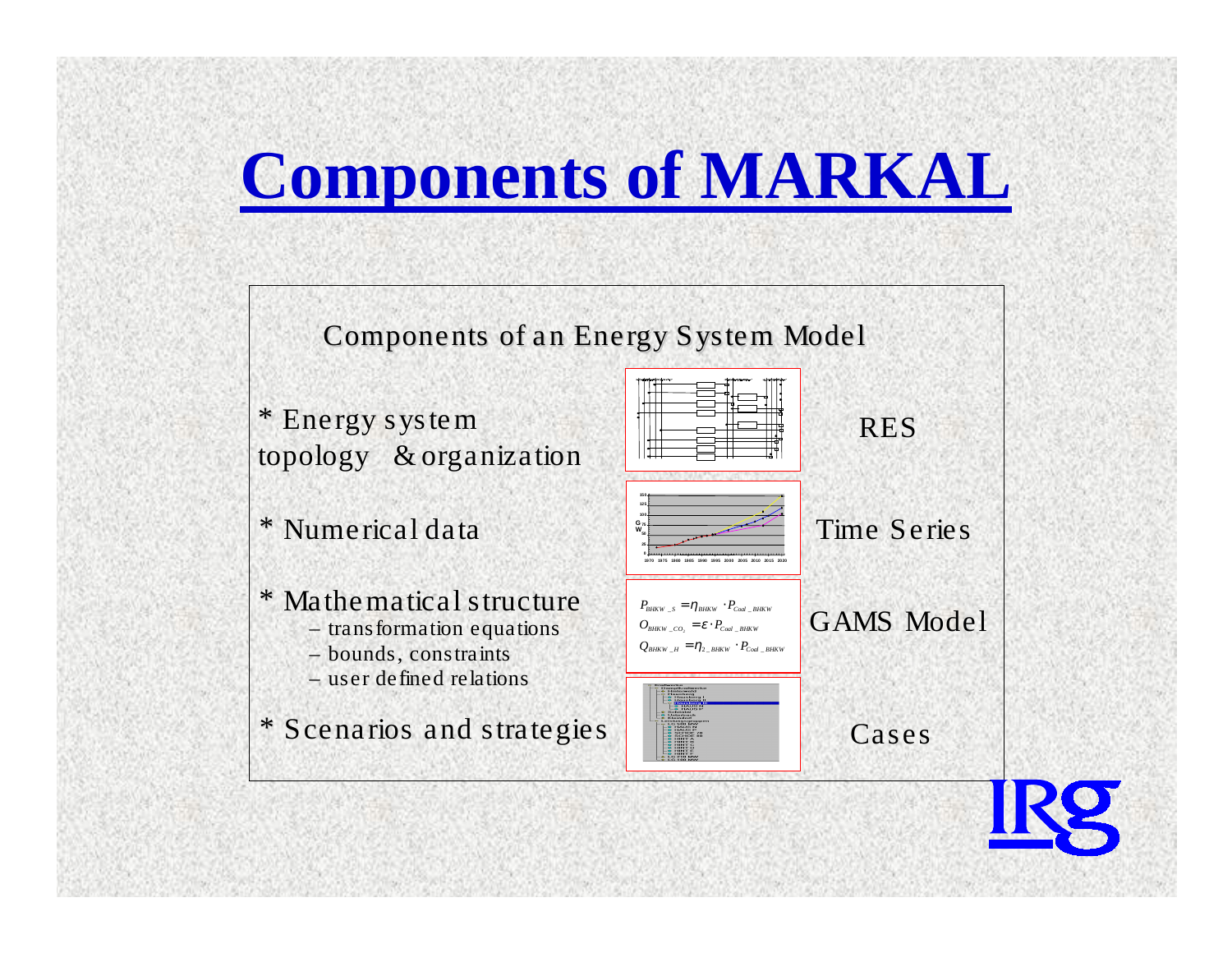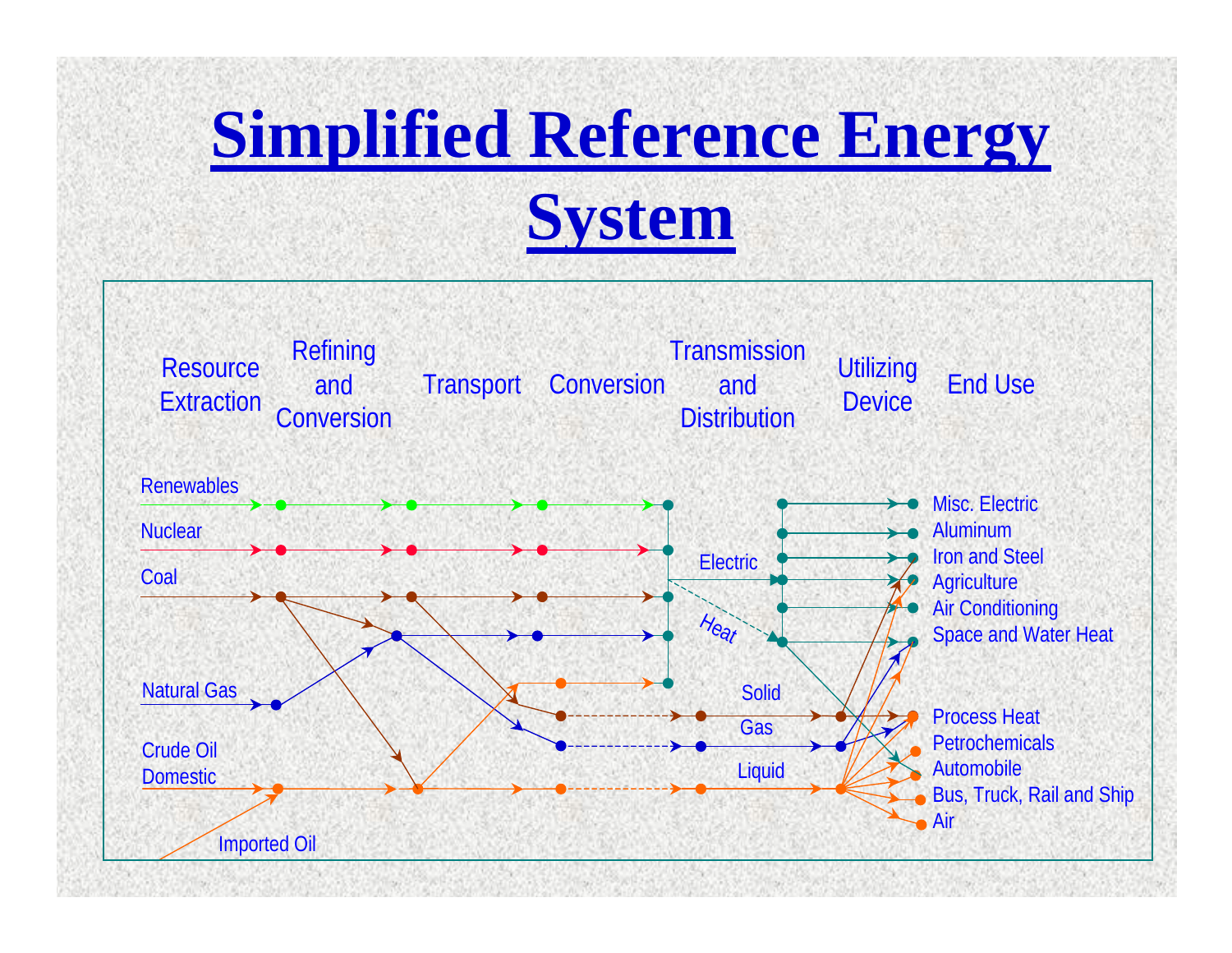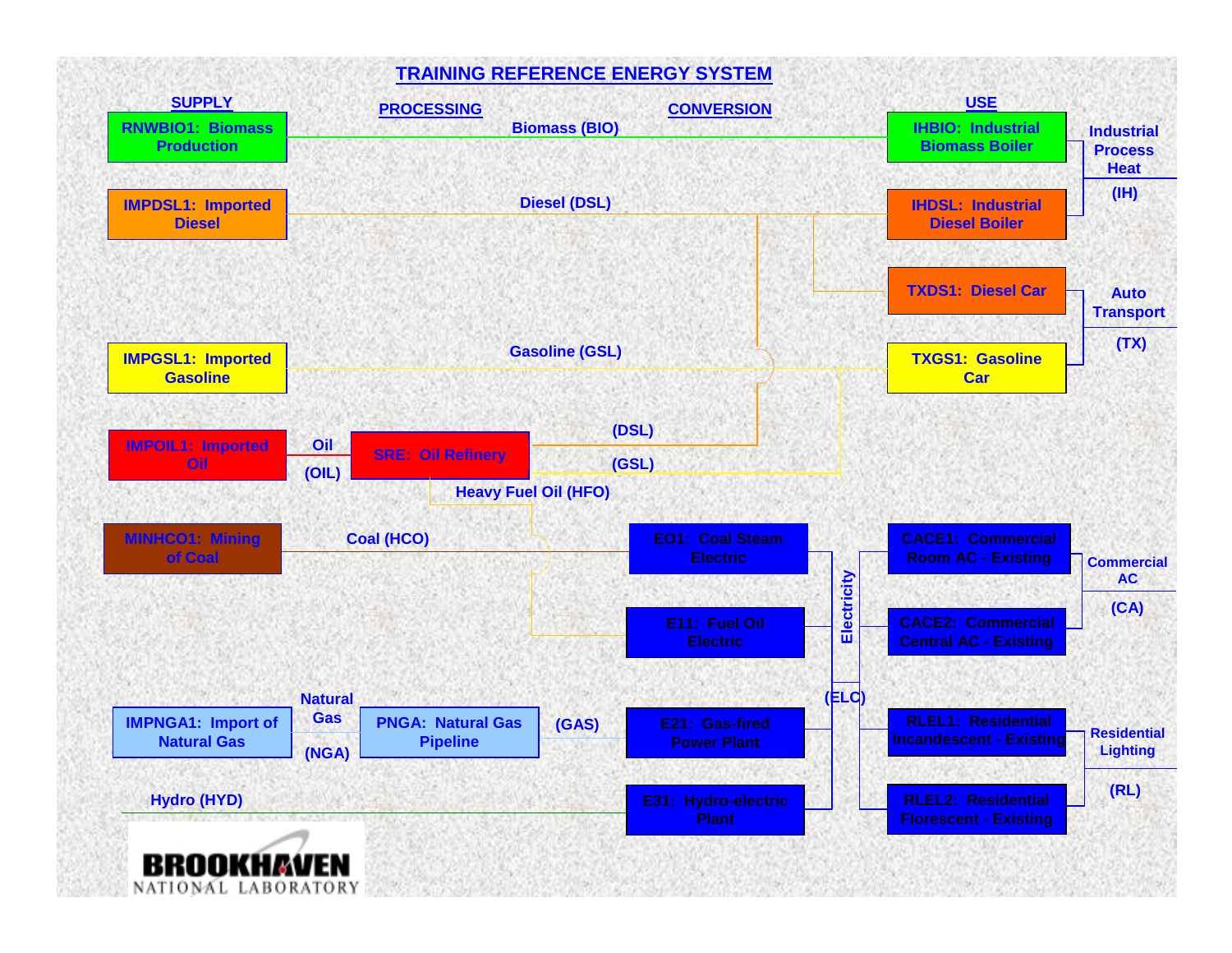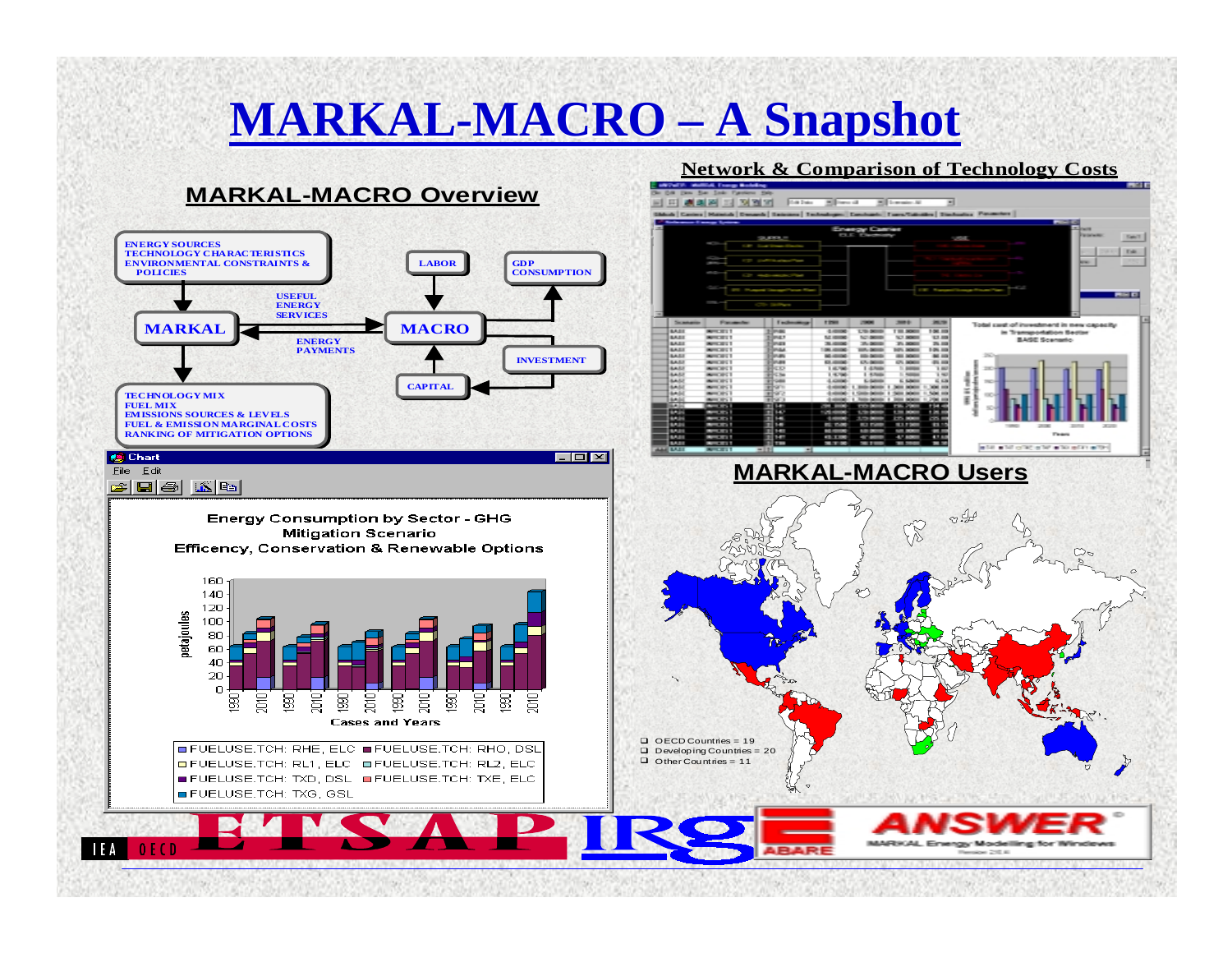### **MARKAL-MACRO Formulation**

 $\left( a K_t^{\rho\alpha} L_t^{\rho(1-\alpha)} + \sum_k b_k D_{k,t}^\rho \right)$   $\mathbf{I}$   $\left\{ \right.$  $\int \max U = \sum_{t=1}^{T} \beta_t \log$  $Y_t = C_t + I_t + EC_t$  $= 1. +$ − $I_t = I_t + (1 - \delta)K_{t-1}$  $= (aK_t^{\mu\alpha}L_t^{\mu\alpha} +$ −  $\sum_k b_k D_{k,t}^\rho \big)^{\!\!\!\perp\,}$ Other MM equations s.t. ,  $(1-\alpha)$  $\mu_t$   $\mu_t$   $\mu_t$   $\mu_t$   $\mu_t$   $\mu_t$ ,  $\mu_t$ *T*  $t = 1$   $\begin{bmatrix} t & t \\ t & t \end{bmatrix}$  $K_i = I_i + (1 - \delta)K$  $Y = (aK^{\rho\alpha}L^{\rho(1-\alpha)} + \sum b_{\alpha}D^{\alpha}$  $U = \sum_{t=1}^{T} \beta_t \log C$  $\rho \alpha I \rho^{(1-\alpha)}$ ,  $\sum_{\mathbf{b}} \mathbf{D}^{\rho} \mathbf{I}^{\prime \rho}$ • *C*•*I*MARKAL

**where**:

- *U* utility
- consumption
- *K* capital
- *L* labor
- $D_k$  energy services
- investments
- *EC* energy costs
- Y production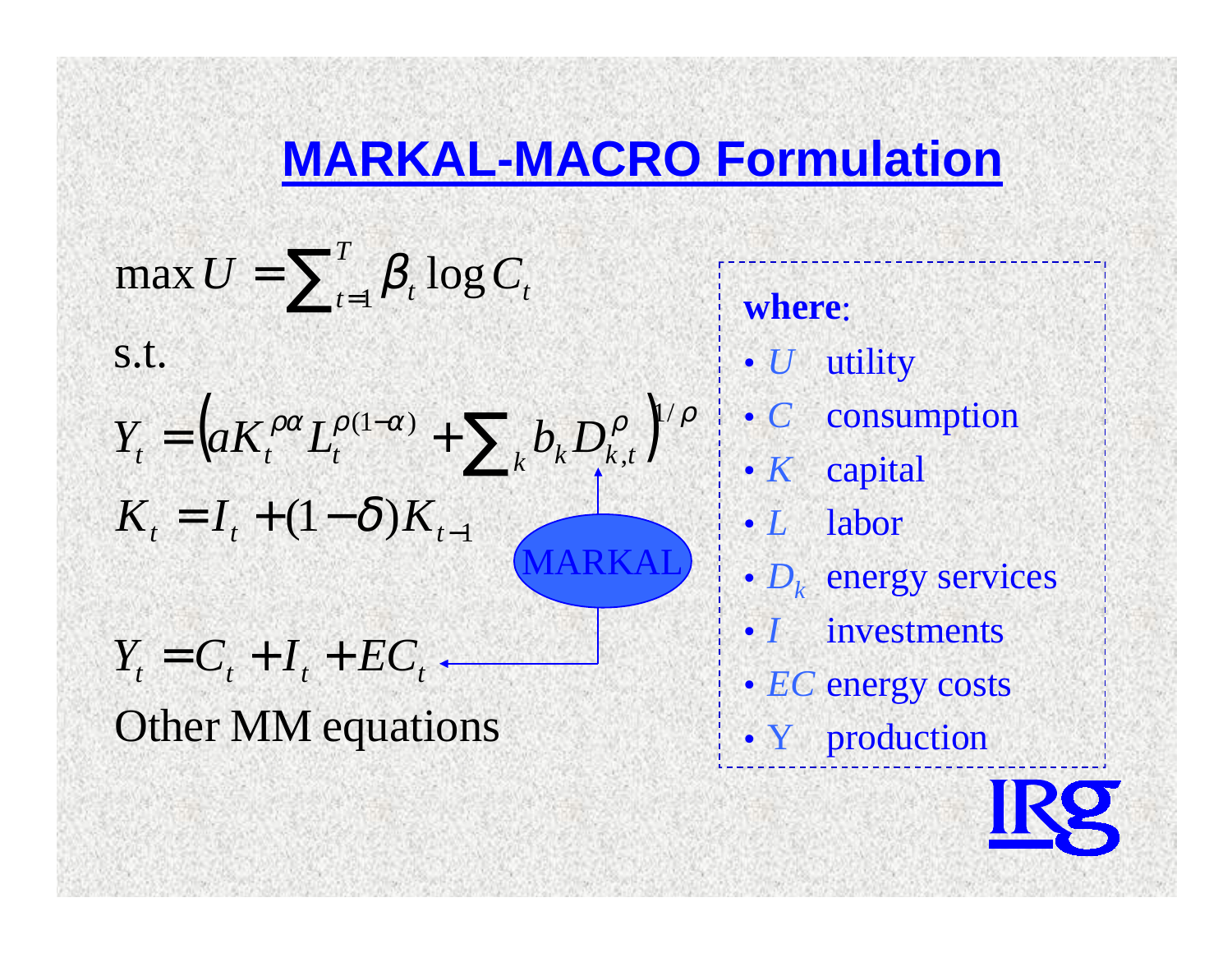## **What Questions Can MARKAL Answer?**

- How do particular technologies and policies affect GHG and emissions of other pollutants?
- What are the costs of meeting mitigation targets or the value of carbon rights?
- How do demand-side actions affect the supply-side and vice versa?
- How do technology and fuel mix changes resulting from environmental policies affect energy prices?
- What are the benefits of cooperation mechanisms?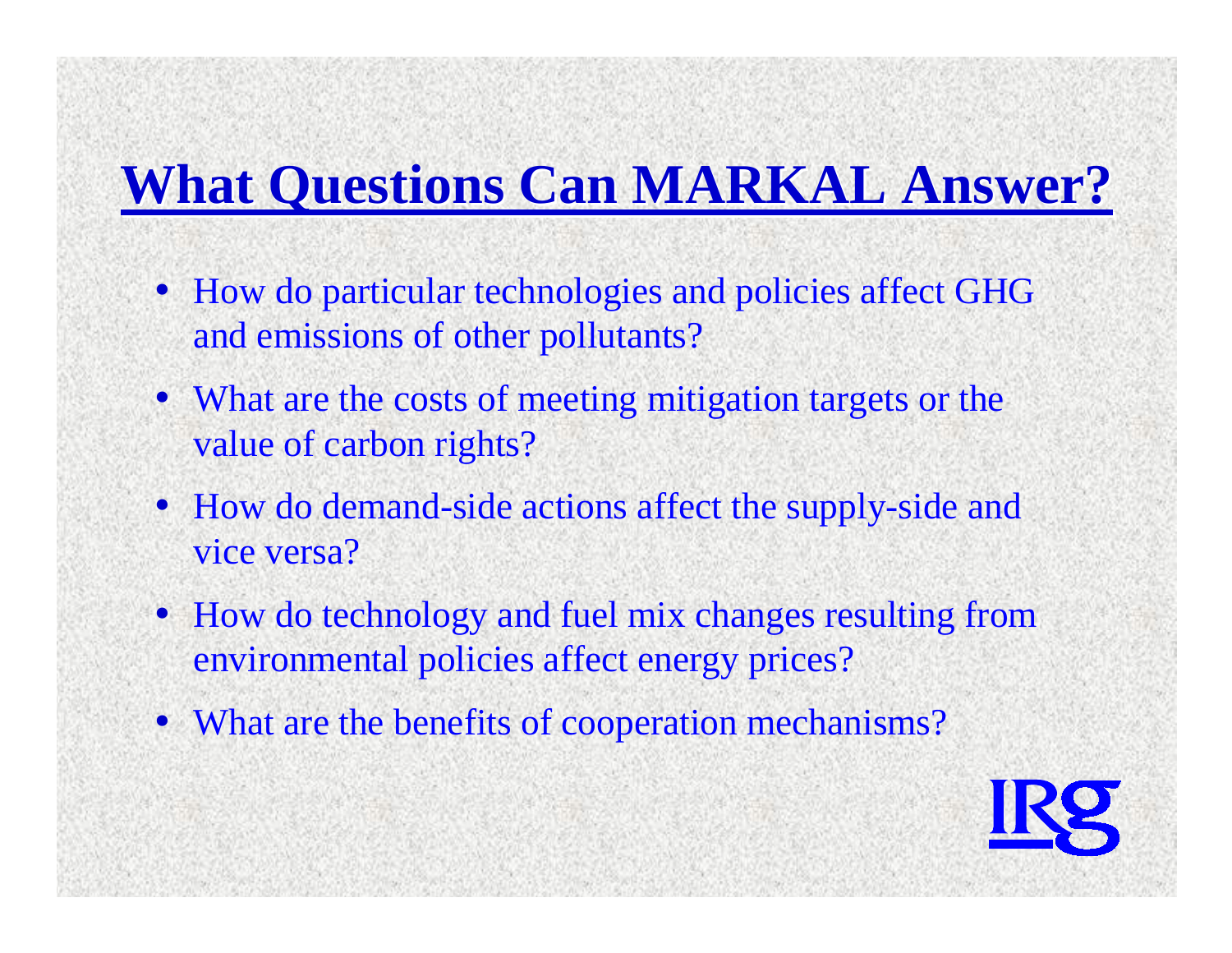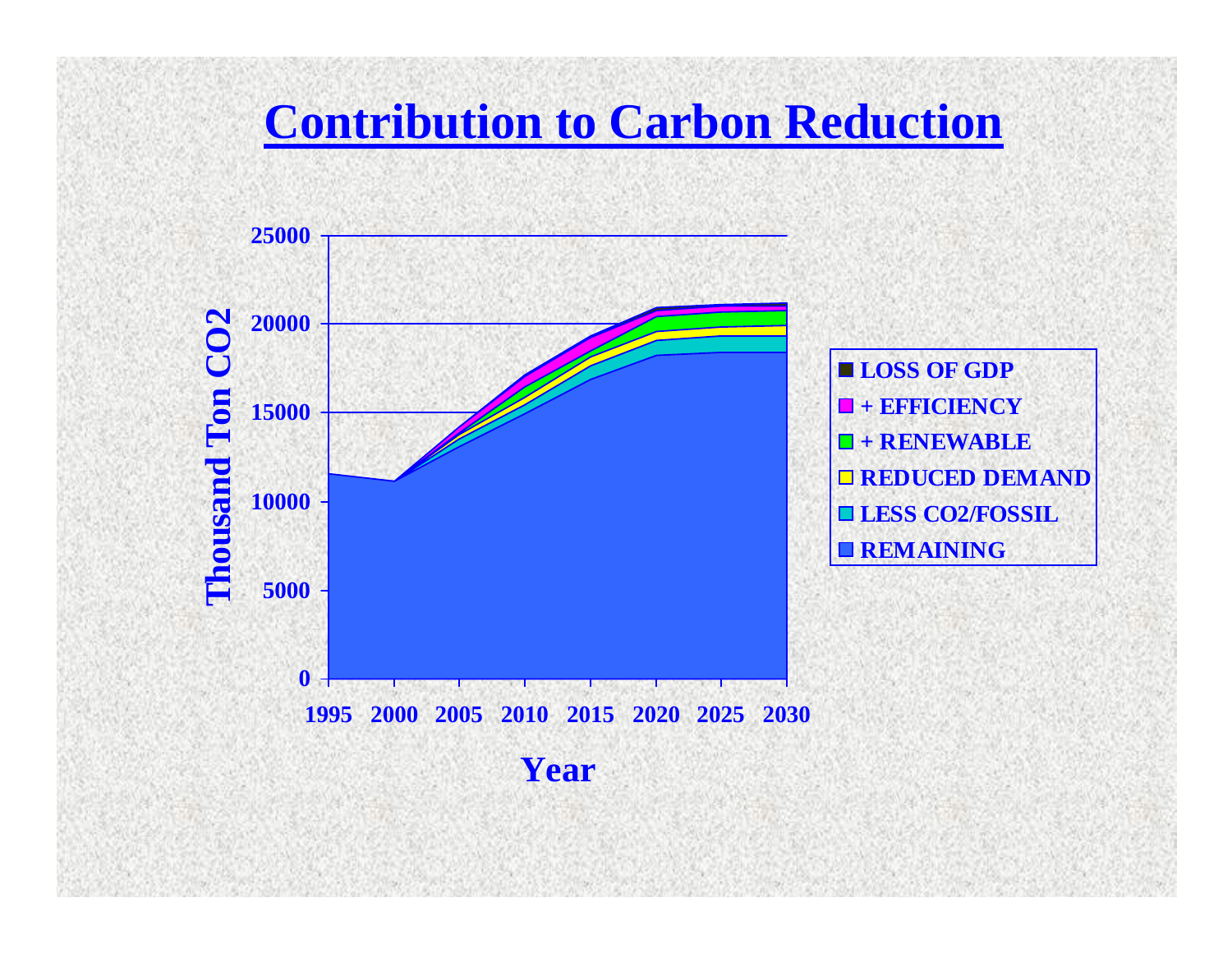## **Variants of MARKAL Variants of MARKAL**

- MARKAL: Least-cost energy system configuration within constraints (demands levels and environmental limits)
- MARKAL-Elastic: MARKAL + demands that respond to prices
- MARKAL-MACRO: MARKAL + price sensitive demands + GDP impacts
- MARKAL-Multi-region: MARKAL/Elastic/MACRO coupling of >1 database (towards 22-region Global)
- MARKAL-Stochastic: MARKAL/Elastic with multi-stage stochastics
- MARKAL-ETL: MARKAL/Elastic/Stochastic with endogenous technology learning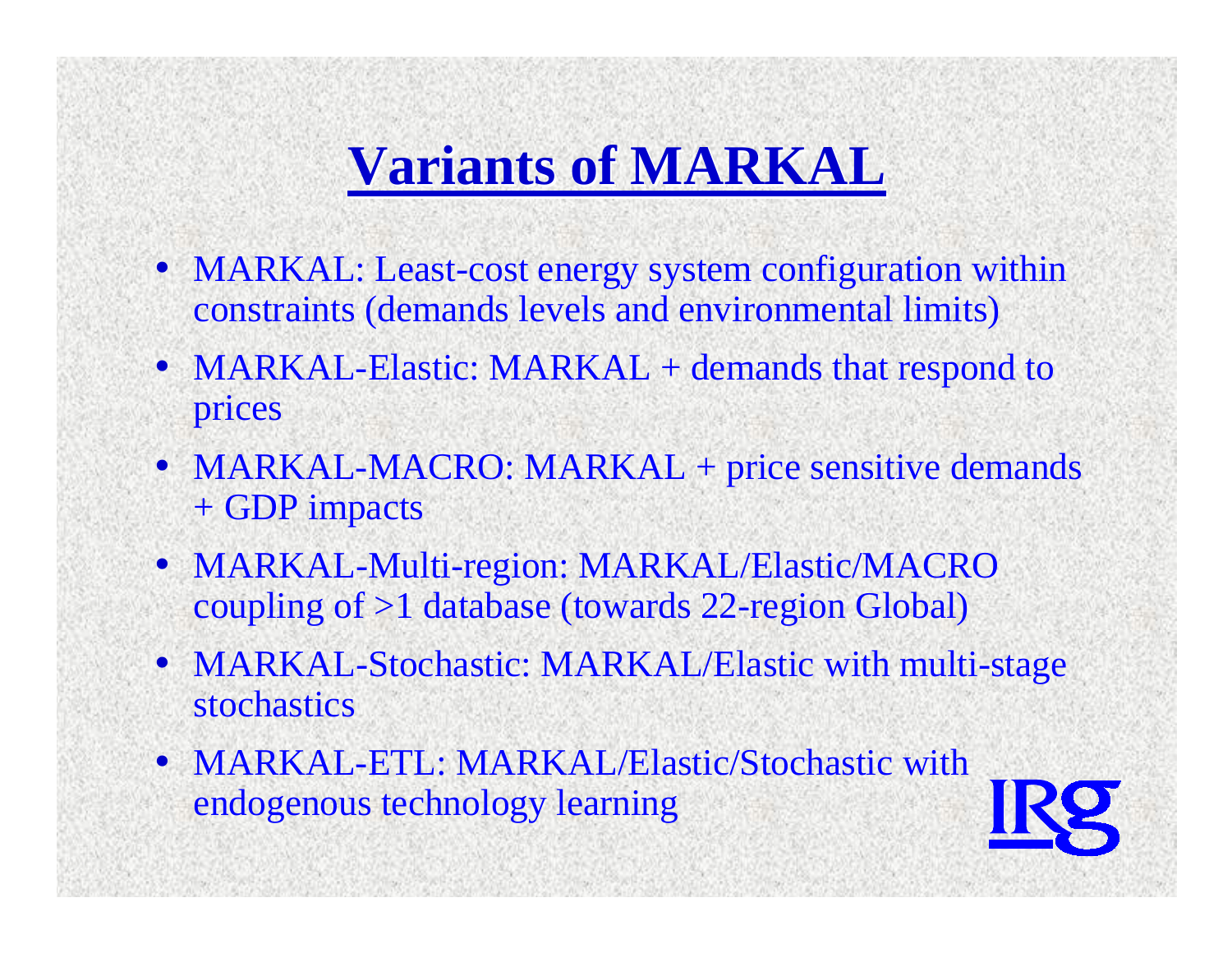# Case Studies: **Global Climate Change Global Climate Change**

- World Bank Prototype Carbon Fund: Latvia Municipal Solid Waste Project
- Switzerland/Colombia "Emissions" Trading"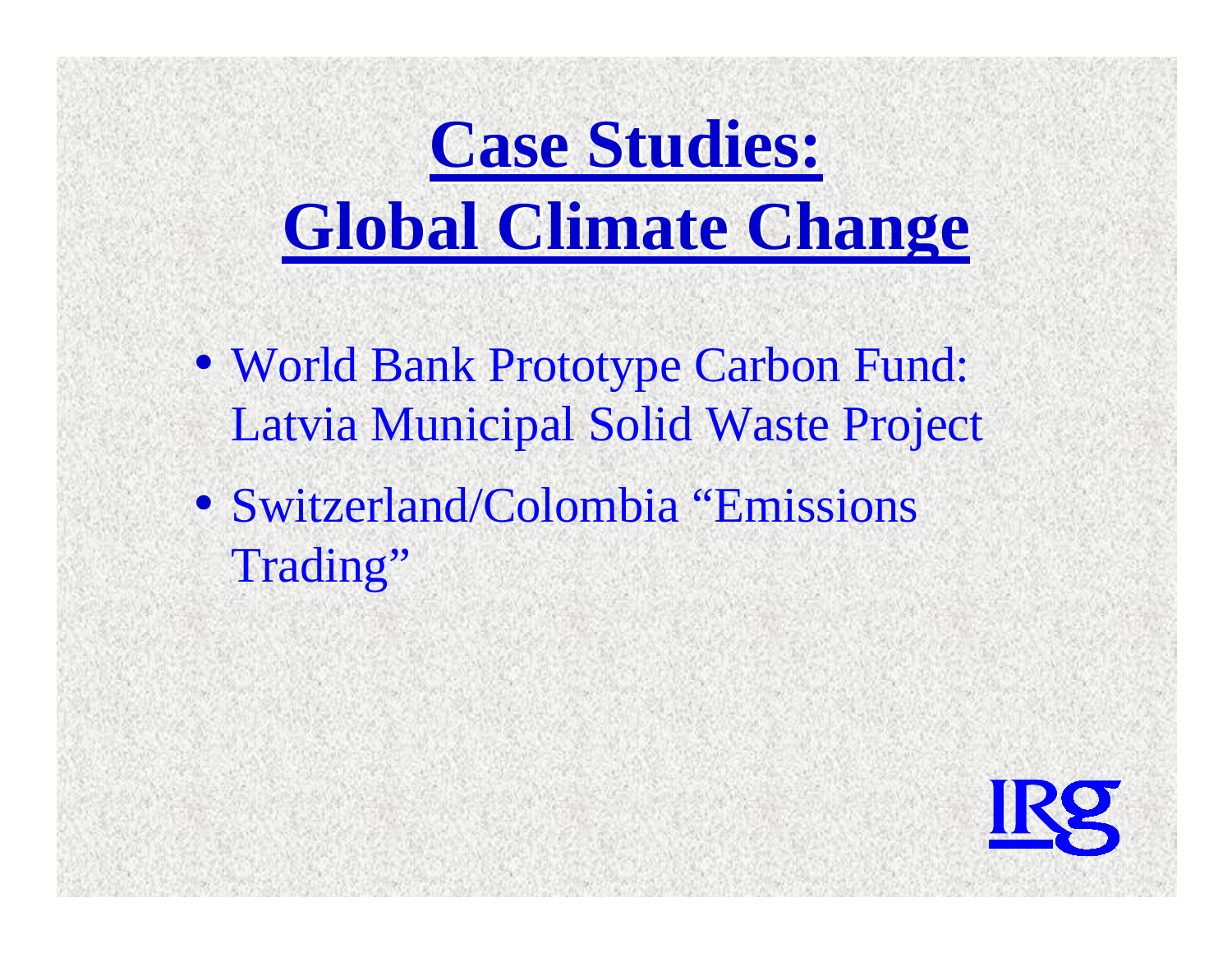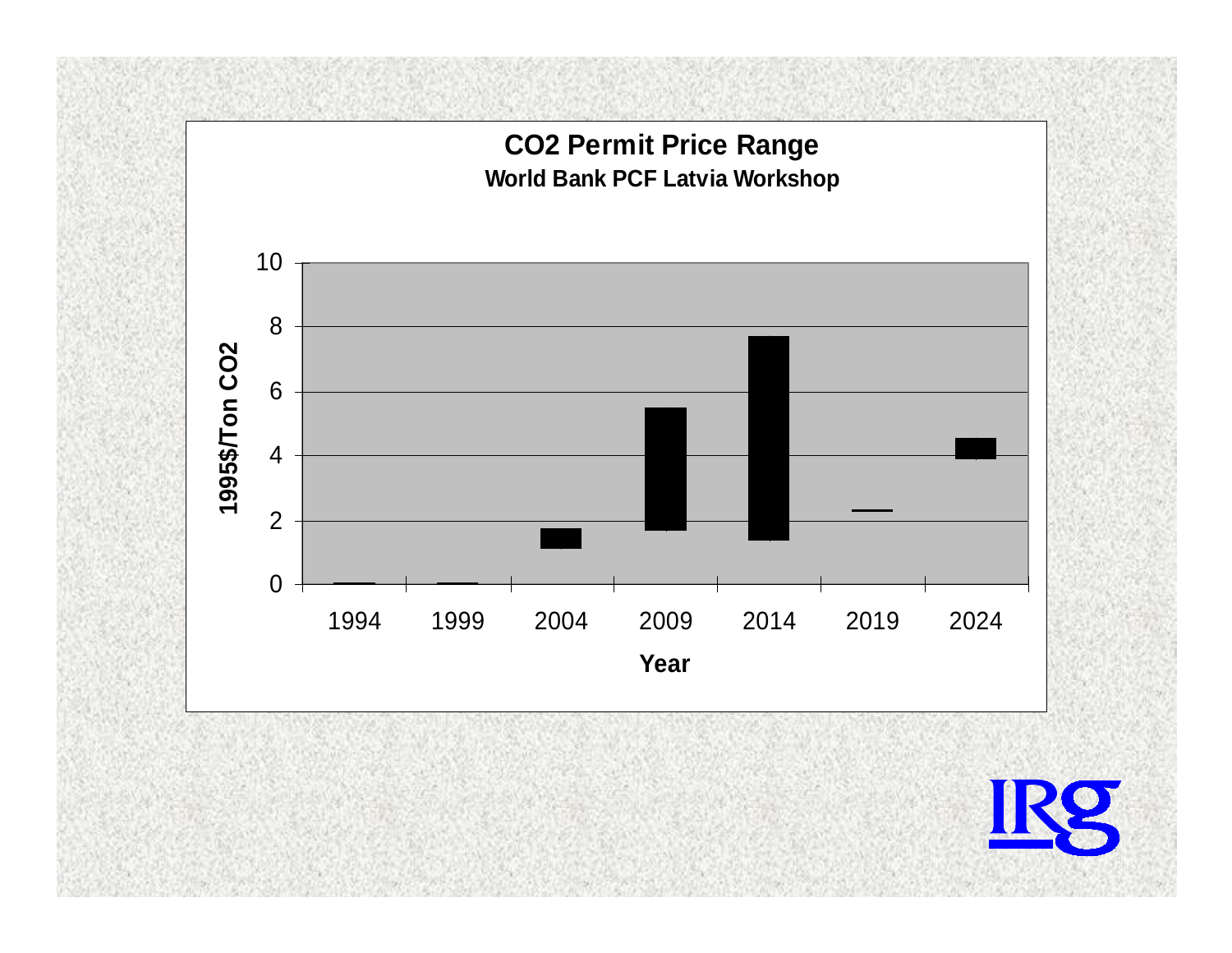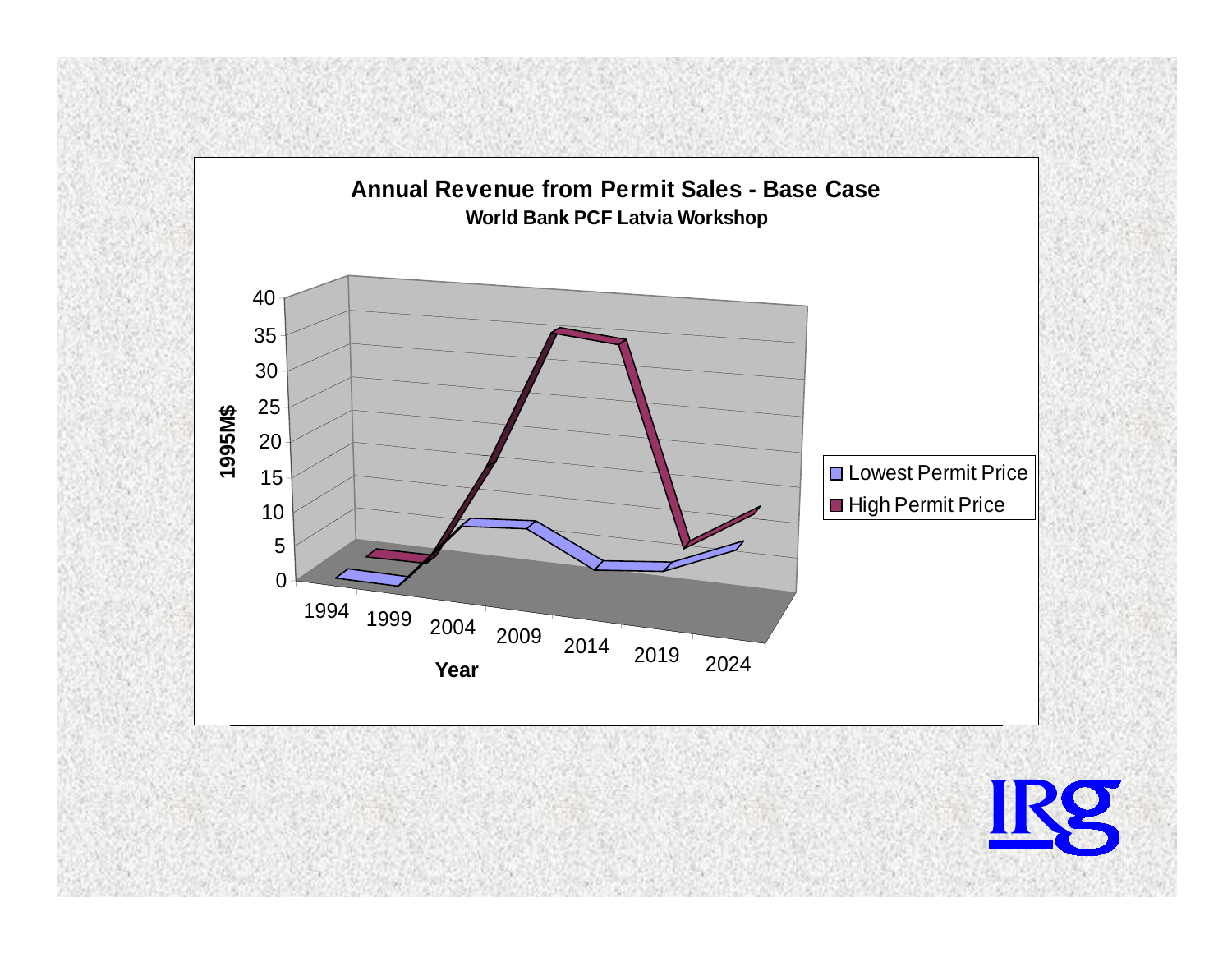**Liepajas Municipal Solid Waste Project – Baseline Avoided Emissions** 

- Displaces Some Natural Gas and Dual-fired Power **Generation**
- Avoided Emissions 2001- 2012 (TonsC)
	- Methane displaced 119.298
	- Power Sector Fuel Switching 16.965



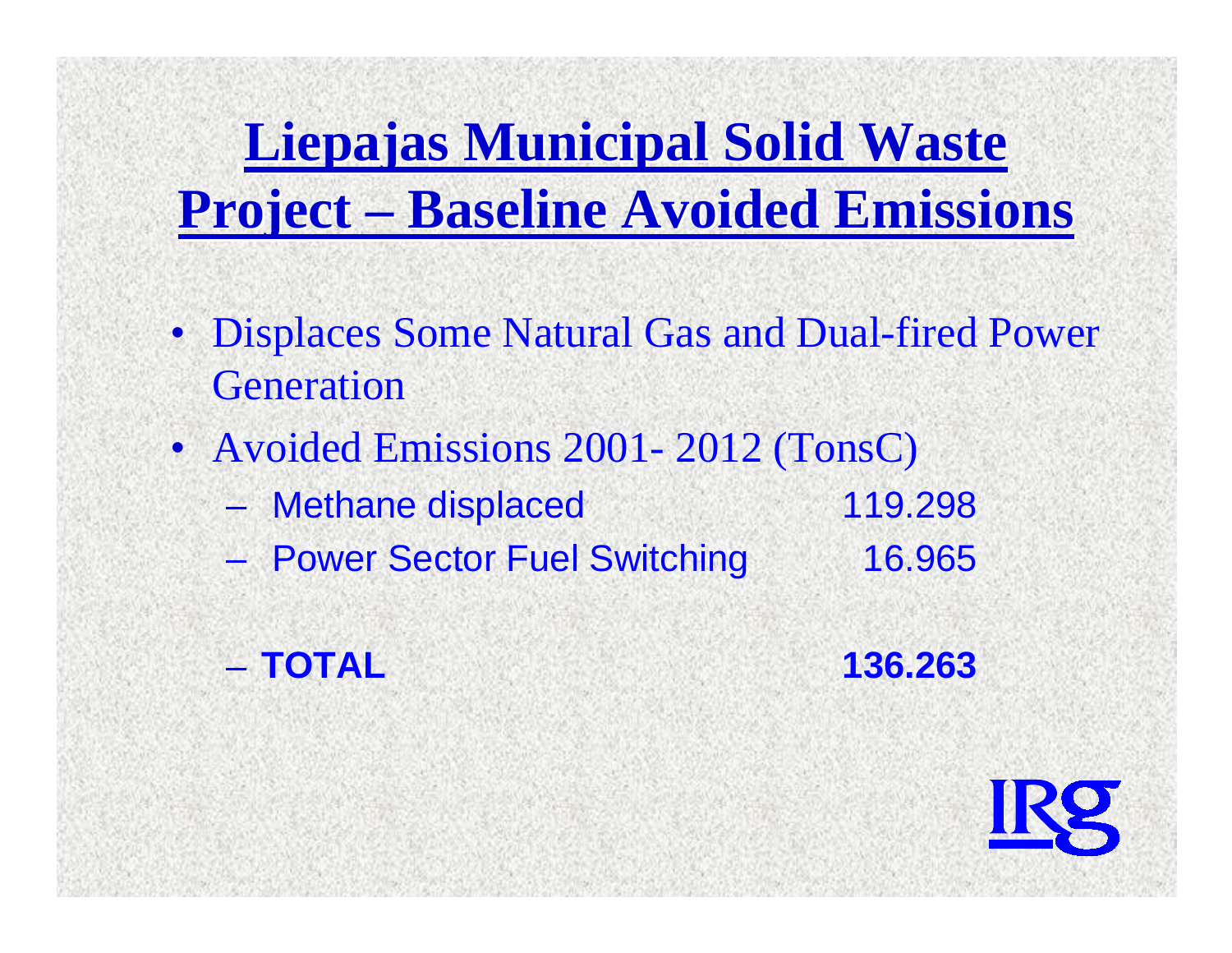# **Marginal Cost of CO<sub>2</sub> Emission**

### **Reduction**



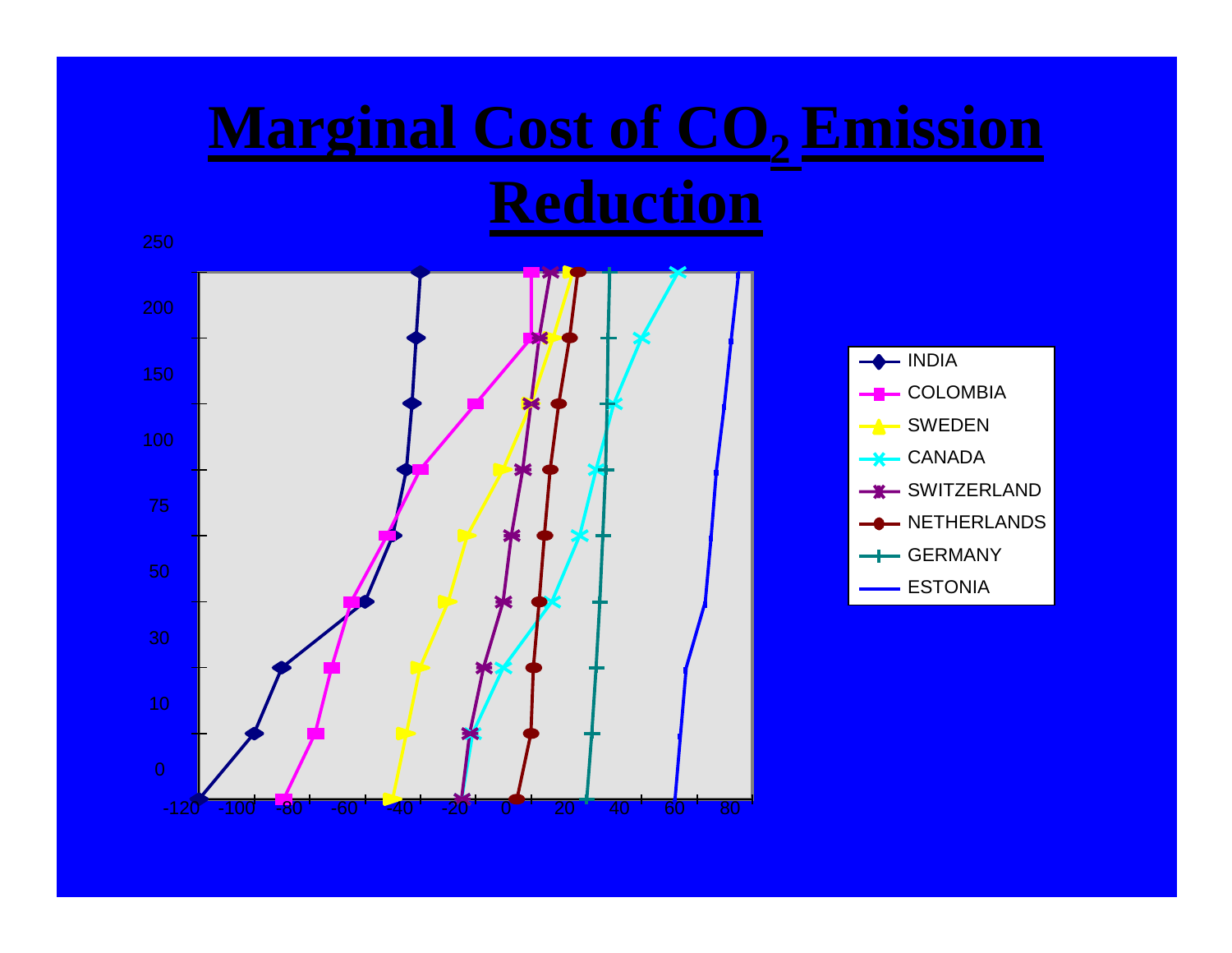### **Switzerland & Colombia CO 2 Emissions (million tonnes) and Undiscounted Marginal Reduction Cost (USD per tonne CO 2)**

#### **Switzerland**

| Scenario             | 2000 |          | 2010 |        | 2020 |         |
|----------------------|------|----------|------|--------|------|---------|
| <b>Baseline</b>      | 43.3 |          | 48.7 |        | 52.2 |         |
| <b>Stabilisation</b> | 42.0 | (S72)    | 42.0 | (S144) | 42.0 | (S116)  |
| 13% reduction        | 42.0 | $($ \$9) | 39.2 | (S216) | 36.4 | (\$499) |

#### Colombia

| Scenario            | 2000 |           | 2010  |         | 2020  |           |
|---------------------|------|-----------|-------|---------|-------|-----------|
| <b>Baseline</b>     | 86.0 |           | 115.5 |         | 156.8 |           |
| Stabilisation       | 61.1 | $($ \$62) | 61.1  | (\$201) | 61.1  | $(\$655)$ |
| Swiss 13% reduction | 84.7 | (\$4)     | 106.0 | (S20)   | 141.0 | (S103)    |

Source: O. Bahn, et al.

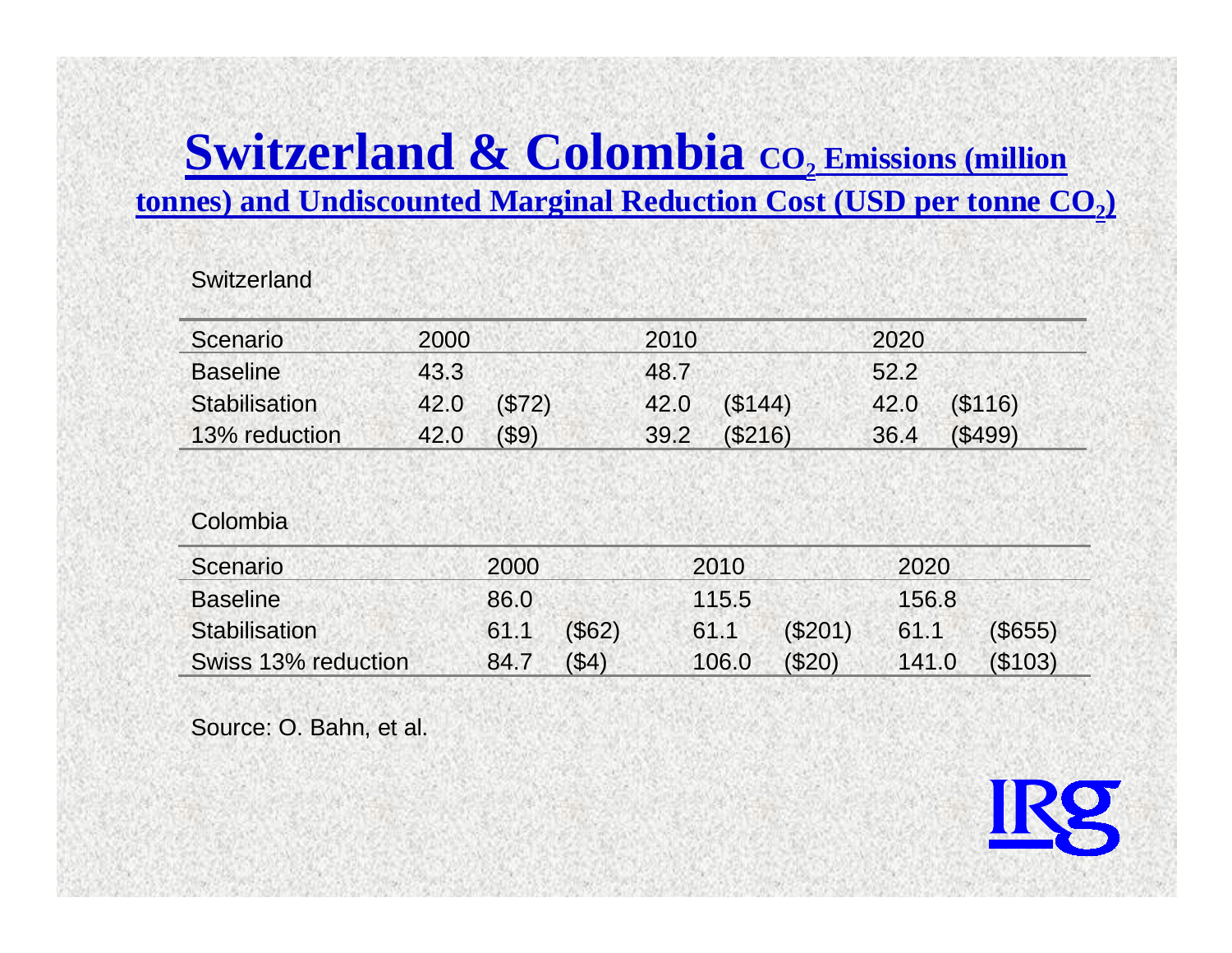# **CDM Results (O. Bahn, et al., 1998)**

CO2 emission paths (million tonnes) and sharing of emission reduction efforts (%)

| Scenario             | Country     | 2000 |        | 2010  |       | 2020  |          |
|----------------------|-------------|------|--------|-------|-------|-------|----------|
| <b>Stabilisation</b> | Switzerland | 43.2 | (6%)   | 47.2  | (23%) | 51.0  | $(11\%)$ |
|                      | Colombia    | 84.8 | (94% ) | 110.3 | (77%) | 147.8 | (89%)    |
| 13% reduction        | Switzerland | 43.2 | (7%)   | 47.0  | (18%) | 49.8  | (15%)    |
|                      | Colombia    | 84.8 | (93%)  | 107.7 | (82%) | 143.4 | (85%)    |

#### Undiscounted marginal costs of joint reduction (in USD per tonne CO2)

| Scenario      | 2000 | 2010 | 2020 |
|---------------|------|------|------|
| stabilisation | \$9  | \$6  | \$35 |
| 13% reduction | \$11 | \$12 | \$62 |